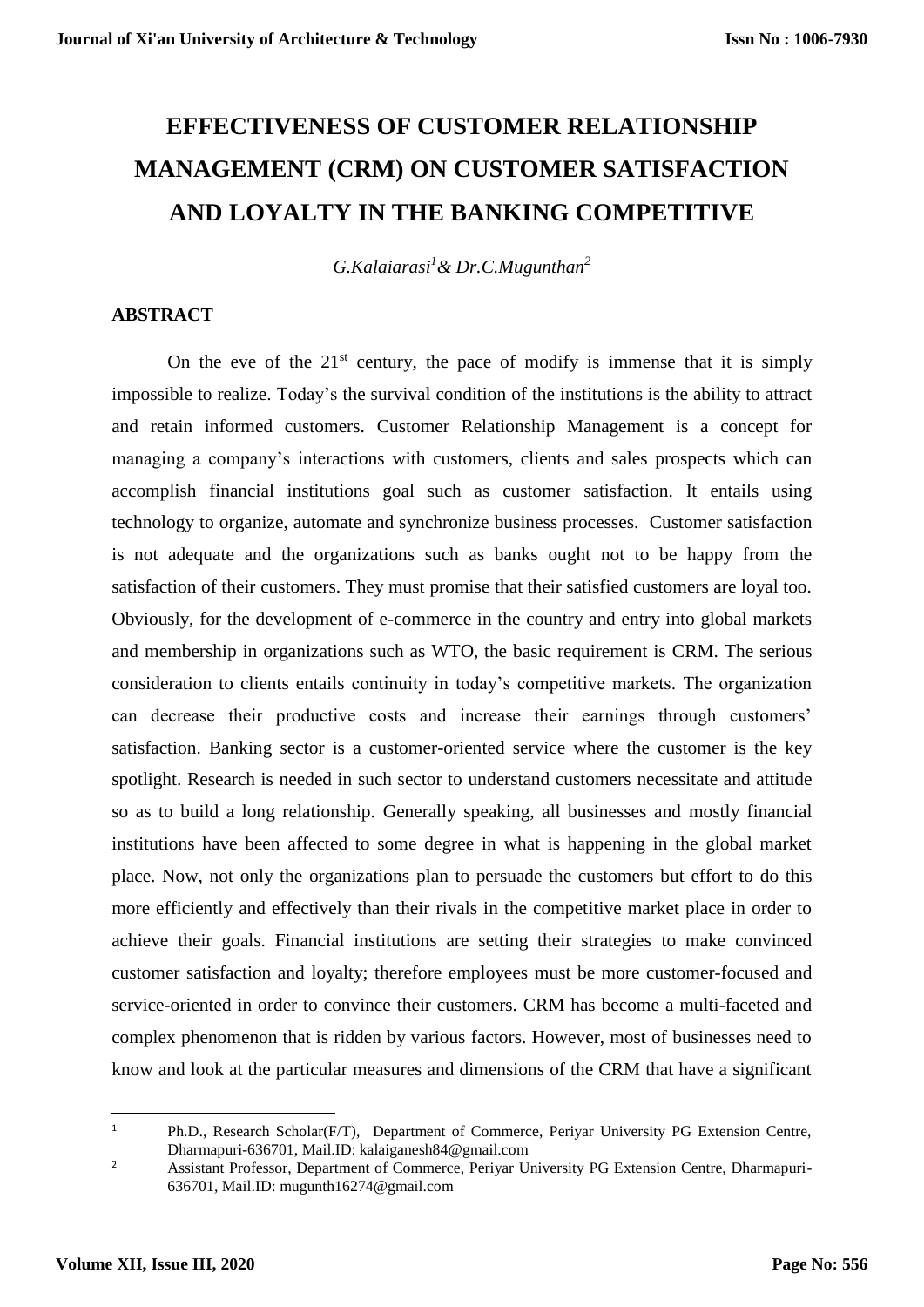impact on customer satisfaction and loyalty, which would enhance the business performance, especially with the increase in competition as well as lack of differentiation in providing a service. The main purpose of this research is to measure the effectiveness of CRM on customer satisfaction and loyalty in the banking competitive.

**Keywords:** *Customer Relationship Management, Customer Satisfaction, Customer Loyalty. Banking Competitive.*

## **1. INTRODUCTION**

Customer Relationship Management (CRM) is one of the strategies to manage customer as it focuses on understanding customers as individuals instead of as part of a group. CRM deals with the relationships between a firm and its customers. Today, many businesses such as banks, insurance companies, and other service providers realize the importance of CRM and its potential to help them acquire new customers retain existing ones and maximize their lifetime value. CRM is a sound business strategy to identify the bank's most profitable customers and prospects, and devotes time and attention to expanding account relationships with those customers through individualized marketing, reprising, discretionary decision making, and customized service-all delivered through the various sales channels that the bank uses. The aim of this study is to evaluate the effectiveness of CRM in the banking system. This research concludes commercial bank customers of Erode city and used the proportional sampling method for sampling and finally completed 197 questionnaires because lack of accountability of some respondents and incompleteness of some questionnaires. According to the data analysis, the results specify that the effectiveness of CRM has a positive impact on customer satisfaction and loyalty. A structured questionnaire was designed, distributed and filled up by participants from the findings show that CRM a significant positive effectiveness on customer satisfaction and loyalty in the banking sector. CRM is a set of practices that organizations adopt to maintain and increase their customer support. The study proposes that effective CRM is a reliable tool to increase customer satisfaction. Hence, Commercial banks at Erode City should make sure customer satisfaction at all time. Management of the banks must always seek customer opinion before taking decision that is obligatory on the customers. The study concludes that there is a direct relationship between CRM and banks customer satisfaction and loyalty. The banks management is therefore persuade pursuing CRM programmes with stubbornness so that they can stay alive in the present competitive business environment.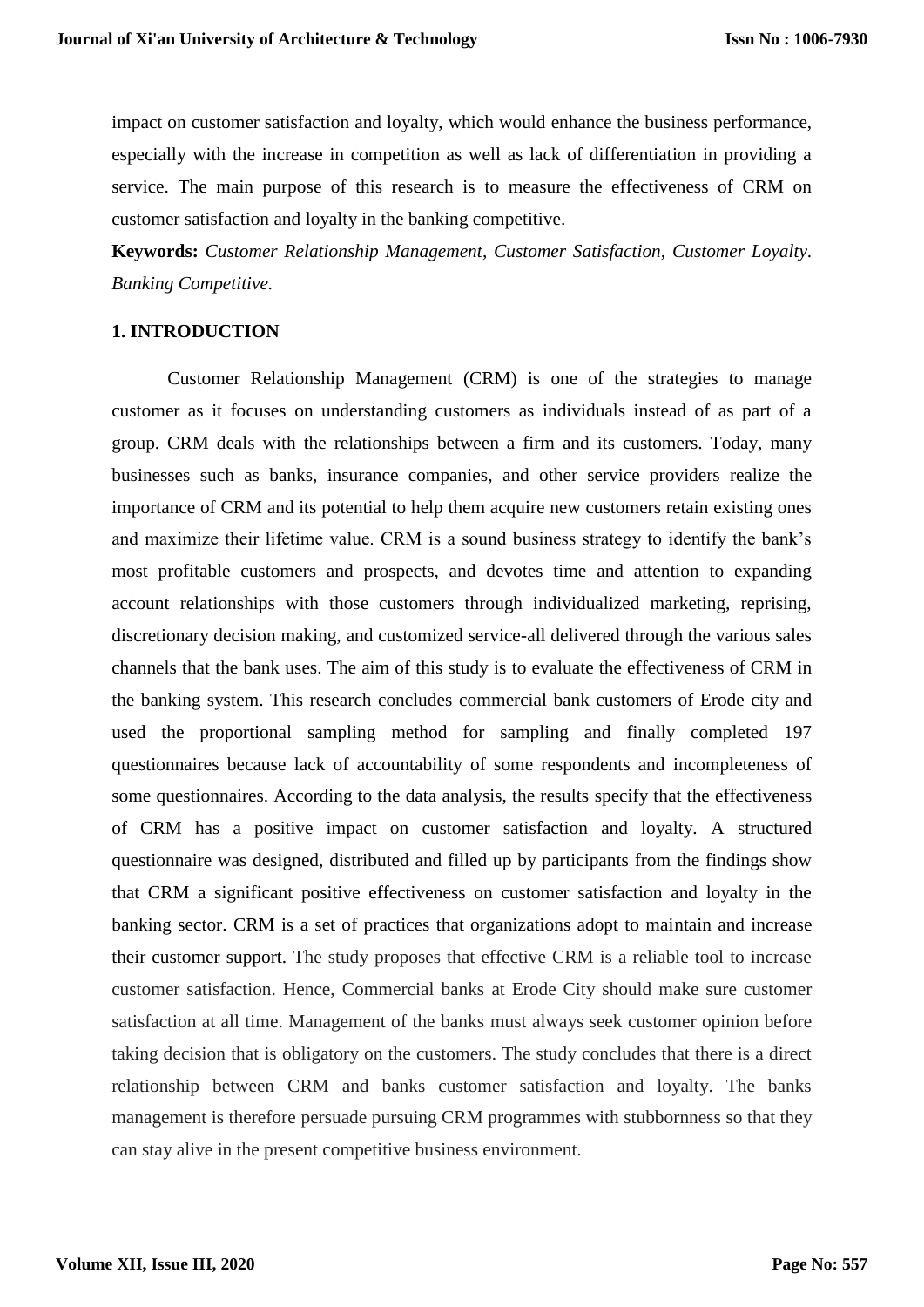### **2. RESEARCH OBJECTIVES**

In recent years, significant developments have been made in the banking sector in India. Although the costs are high in the banking sector, the banks increase the number of their branches day by day and this add stimulate to the competition. Forming and nourishing healthy and long-term customer relationships have become an important resources of competition in the banking sector. The effort to retain the customer affects the success of the banks due to the fact that one-to-one communication is achieved with the customer especially in field of commercial credit and the rate of profitability is taken from the credit customers. The objective of the study is to establish the significance attached by Commercial Banks in Erode City to customer relationships and to expose the effect on customer loyalty of its importance to customer relationships. For the purpose of this study, two different variables have been used in the study are Customer satisfaction and loyalty.

The present study can be summarized in the following

- 1. To resolve the level of CRM importance in achieving customer satisfaction and loyalty in Commercial Banks in Erode City.
- 2. To establish the main elements of CRM applied in the Commercial Banks in Erode City.
- 3. To estimate the relationship between CRM and customer satisfaction, loyalty in the Commercial banks in Erode City.

#### **3. SCOPE AND METHOD OF THE STUDY**

A list of banks operating in Erode was acquired from the websites. The research population consists of all customers in Erode city. A randomly selected customer of different banks functioning in Erode city was the sample of the present study. The study employed descriptive to analyze the data recover from the questionnaire by four research questions. As face-to-face interview method has been used, the rate of return has become high and only few questionnaire forms have not been included in evaluation. To increase the strength of the research, a pilot study has been done and thus, modification has been made in 10% of the questions. A total of 208 questionnaires were self administered distributed to the sample which was randomly selected. Only 197 usable survey forms returned by respondents out of the total survey forms that are distributed, which represent 94.7% response rate. The respondents were mostly the customers of State Bank of India, Canara Bank, Axis Bank, ICICI, Karur Vysya Bank operating in Erode city.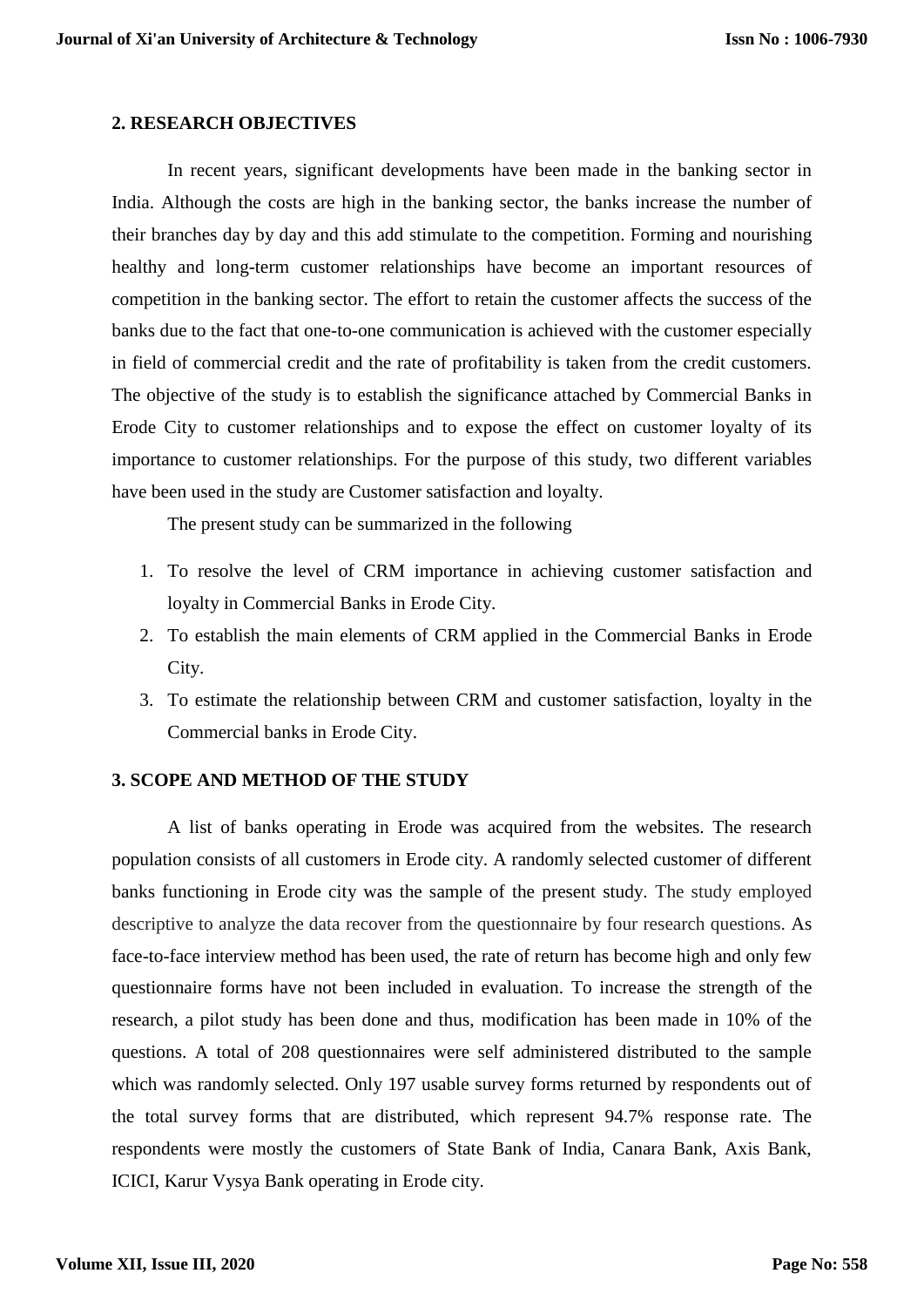#### **4. RESEARCH PROBLEM AND QUESTION**

It is very essential in our strength changing competitive environment in the banking industry to be in direct contact with the customers in order to build up good relationship, so that satisfaction can be accomplish. As a result of this knowing the main elements of CRM which can achieve customer satisfaction is a decisive issue for financial Institutions; especially with the severe competition between such institutions. According to these issues, the main crisis of the current is formulated in the following questions

- 1. What is the effect of customer involvement and participation on customer satisfaction and loyalty?
- 2. What are the main elements of CRM that can achieve customer satisfaction in the banking industry?
- 3. Does an incentive to customers have an effect on customer satisfaction and loyalty?

## **5. CUSTOMER SATISFACTION AND LOYALTY**

Customer satisfaction means that customer needs, wishes and expectations are met or conquer during the product/service period, giving way to re-purchasing and customer loyalty. In other words, customer satisfaction is the estimation of the pre-purchasing expectations from the product, with the results reached after the act of purchasing.

A highly pleased customer

- 1. Continues his shopping for a long time.
- 2. Buys more as long as the firm produces new products and the existing products are improved.
- 3. Speaks of the firm and its products with honour.
- 4. Keeps indifferent to the trademarks that are in competition with the products of the firm.
- 5. Offers the firm suggestions and ideas about products and services.

It is possible to secure the customer loyalty through customer satisfaction. However, the fact that there are many enterprises that offer products and services of the same quality and at the same price distance makes it difficult for the enterprises to secure customer satisfaction. It may even be simple to let the satisfied customer go to the competitor enterprises.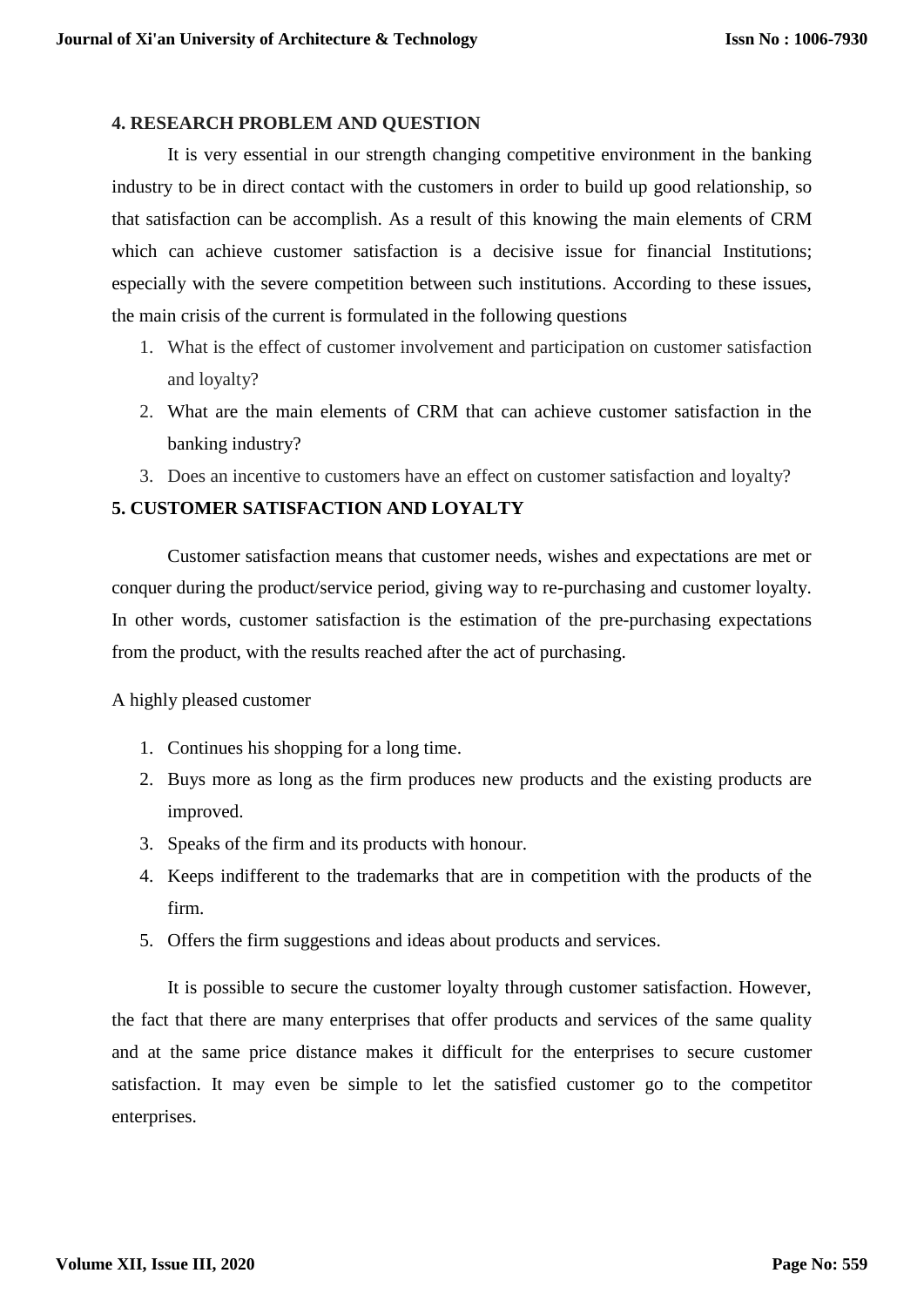Today, the most significant thing to do about the intense customer satisfaction is the customer centred practices modified to each customer's desires and ethics. By treating different customers in different manners, firms can accomplish customer loyalty. Customer loyalty is the long and uninterrupted retention of the relationship by offering service that meets and even goes beyond the customer needs.

Customer loyalty is defined with concern paid to the amount of buying for a given trademark. The level of loyalty is deliberate by the watching of the regularity of buying. With the increase in the amount of accessible information in recent years, the conscious level of customers has improved continually. Today's customers are awake of the power they have on the market and that every activity is appreciated for them. It is now easier to reach the products and services. Before choosing a given trademark, consumers look at the price, newness, accessibility of the product and the additional services offered. As the alternatives increased, consumers' loyalty to the products and services decreased. Today firms have entered into an effort to present at a lower cost than their rivals the products and services that can meet the customer wishes and expectations completely, so this can render customers more trustworthy.

The strategy that can be engaged by the firms to create customer loyalty can be listed as follows.

- 1. Rewarding those who send new customers
- 2. Sending thank-cards
- 3. Sending personal letters
- 4. Reminding by phone
- 5. Choosing the field in which they are the best
- 6. Preparing events and occasions peculiar to customer
- 7. Evaluating the customer complaints in detail and giving quick replies.

## **6. CUSTOMER RELATIONSHIP MANAGEMENT (CRM)**

CRM is ashore on the idea of establishing a learning relationship with each customer. As an outcome of the learning relationship with each customer, the enterprise may learn the expectations and wishes of its customers more easily and meet these expectations just in time, also acquiring a benefit of competition. In a learning relationship, the customer advises the enterprise his/her needs and expectations, and the enterprise may be able to meet these needs and expectations through its products and services. The enterprise may be offering its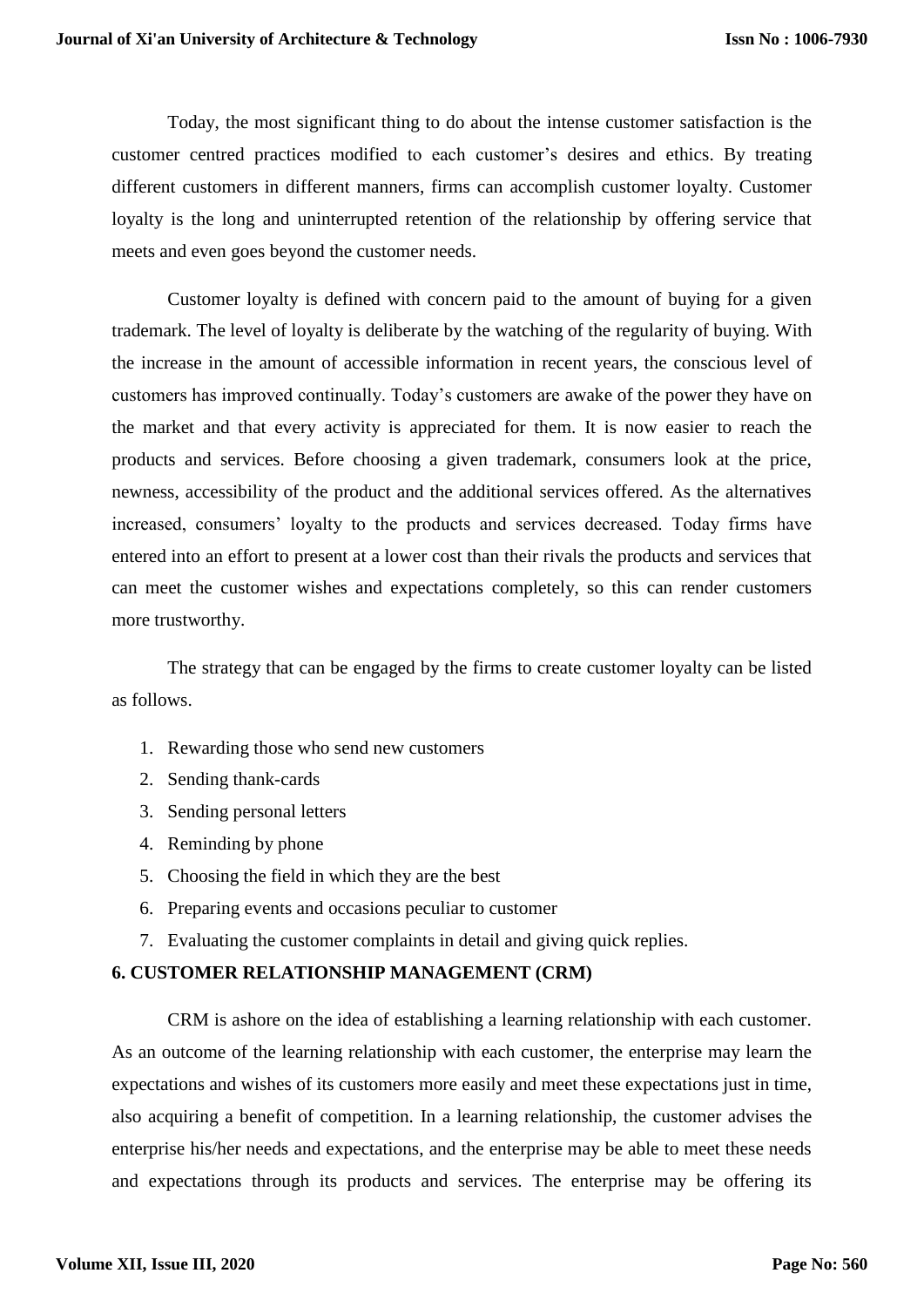customers a similar kind of utilization and interface with its competitor. Since the enterprise will have better information about its customers through the learning relationship it has developed, it will differentiate the enterprise from its rivals. As can be seen in *Figure 1*, the fact that enterprises have as much information as possible about the customers, make up customer databases and upgrade them in the course of time form the basis of CRM. Learning the customer demands and complaints by keeping in contact with the customers and producing solutions peculiar to the customer are the other steps of CRM.

## **Figure 1:** *CRM, Customer Satisfaction and loyalty*



## **6.1 Customer Relationship Management in the Banking Competitive**

Enterprises product benefits of form, time, place and property that will convince the customers' demands through goods and service. Forming and marketing of the goods and services that satisfy the customer demands is the basis of producing benefit. In recent years, in fields as banking, where a strong competition, customer satisfaction has gained a fine deal of significance. It may be effortless to let another bank confine a displeased customer. To raise the customer satisfaction to the highest level and retain customers, the banks are to connect importance to CRM. There are four important stages of following customer relationship management strategy in the banks. The first step is the stage of ''planning, targeting''. It necessary to make a documented strategy stating how customer relationships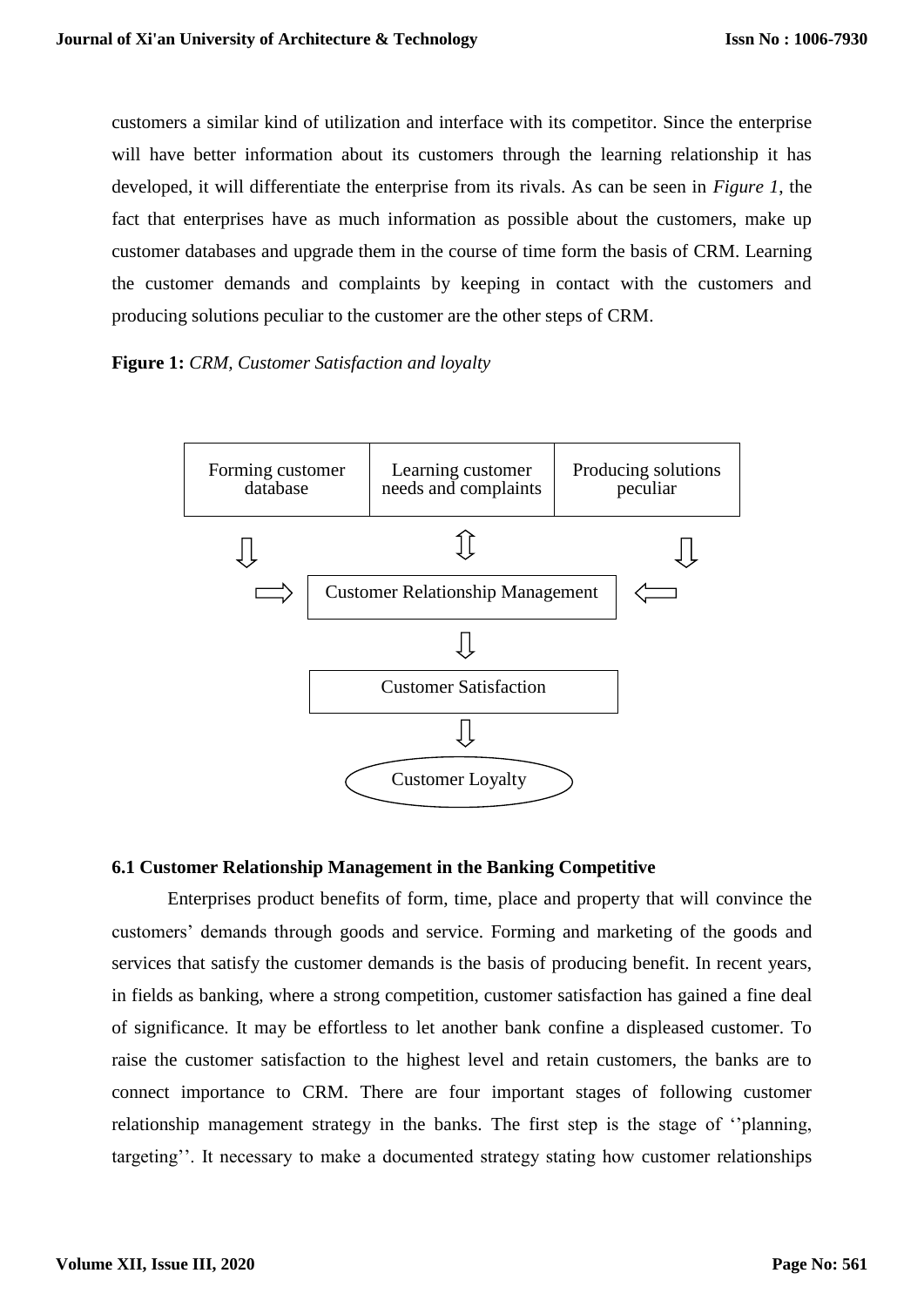are wanted to be focused. The second step. ''design'', allows preparing the prime designs supporting the bank strategy. A lot of banks ignore this step, but it is vital for coordination and thus success. The third step is ''building''. At this stage, projects for changing are started. The fourth step is running and developing the programmes. When the first projects for start to give fruits, it should not be thought that the work is over. It is essential to place the change in the enterprise, to extend the activity and make the strategy more confident.

#### **6.2. The Maintaining of Customer Satisfaction and Loyalty**

CRM enhanced the relationships of customers and competitors in a firm to amplify the share of the organization in marketplace by integrating technology, procedures and people. In fact, the purpose of CRM is customer satisfaction and increasing consumer loyalty and results in the change of strategies and business function. Customer satisfaction is the key factor for a successful CRM implementation and for the protection of customer loyalty in a firm. Indeed, CRM offer data from the organization's departments and external resources and then making their processing that will help the company in providing products/services adapted to the client in real time. This information can assist employees who face with customers in various departments of the organization to offer a better product or service to the customer increasing thus consumer satisfaction and loyalty. Through a well-structured strategy to CRM companies will have the opportunity to develop their overall performance. An increase in customer satisfaction will improve the overall reputation of a company. An improved reputation can help in the prologue of new products, providing a direct awareness and reducing the risk of getting customers to purchase new products. To ensure a company consistently products and services that satisfy customers should increase its profitability by reducing the costs of failure. A company that consistently delivers high customer satisfaction needs less resource to manage returns, to progress damaged products and complaint management. To enhance customer satisfaction through better quality of raw materials, increasing the level of personal service, the provision of a range of differentiated products to meet customer needs etc., It will increase costs at a growth rate and this will reduce the profit of customer satisfaction.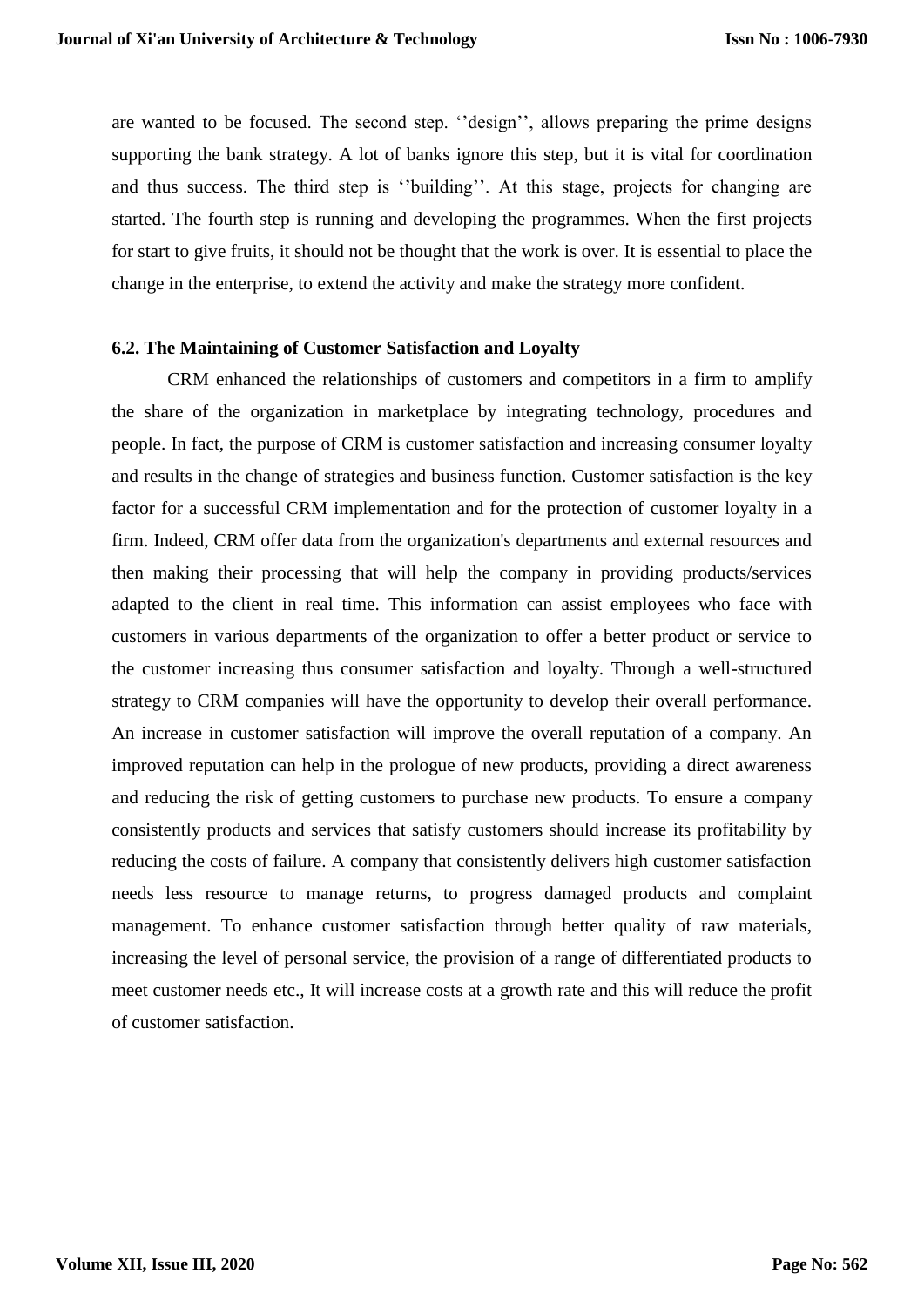## **7. DATA ANALYSIS**

Considering the demographic features of the customers included in the study 58.4% of them are males and 41.6% are females .The customers are mostly between the age 30 and 40 years which represent 38% of the sample size. 40.2% are having collegiate qualification. Most of the customers are working as private employees (52). Finally 42% of the customers are having below 5 years period of dealing with the bank.

| DESCRIPTIVE ANALYSIS |                                    |               |             |           |  |  |
|----------------------|------------------------------------|---------------|-------------|-----------|--|--|
| S.No.                | <b>Variable</b>                    | <b>Number</b> | <b>Mean</b> | <b>SD</b> |  |  |
|                      | Service quality monitoring system  | 197           | 3.08        | 0.586     |  |  |
| 2                    | Maintenance of Customer Data       | 197           | 3.21        | 0.547     |  |  |
| $\mathcal{R}$        | Grievance Redressal Methods        | 197           | 4.21        | 0.631     |  |  |
| 4                    | Employees' Communication           | 197           | 3.97        | 0.485     |  |  |
| 5                    | <b>Physical Facilities offered</b> | 197           | 3.54        | 0.521     |  |  |

**TABLE 1 DESCRIPTIVE ANALYSIS**

| TABLE 2                    |                |  |  |              |  |  |  |  |
|----------------------------|----------------|--|--|--------------|--|--|--|--|
| <b>REGRESSION ANALYSIS</b> |                |  |  |              |  |  |  |  |
|                            | $\mathbf{m}^2$ |  |  | $\mathbf{u}$ |  |  |  |  |

| Model $\mid R$ |                 | $\vert$ Adjusted R <sup>2</sup>   St. Error |  |
|----------------|-----------------|---------------------------------------------|--|
|                | $0.716$   0.549 | በ 517                                       |  |

| S.No | <b>CRM Elements</b>               | В     | R     | <b>P</b> value | <b>Result</b> |
|------|-----------------------------------|-------|-------|----------------|---------------|
|      | Service quality monitoring system | 0.978 | 0.315 | 0.003          | Accept        |
|      | Maintenance of Customer Data      | 0.198 | 0.161 | 0.019          | Accept        |
| 3    | Grievance Redressal Methods       | 0.803 | 0.641 | 0.000          | Accept        |
| 4    | Employees' Communication          | 0.415 | 0.607 | 0.254          | Accept        |
|      | Physical Facilities offered       | 0.882 | 0.773 | 0.002          | Accept        |

Independent variable: Elements of CRM Dependent variable: Customer Satisfaction

## **8. RESULTE AND DISCUSSION**

Based on the analysis, which shows that customer relationship management (CRM) elements overall has a positive, relationship with customer satisfaction  $(R=0.716)$ . However, based on the adjusted R square value of 0.54, these elements is responsible to 54.9% to dependent variable i,e customer satisfaction. As a result of this, the researcher rejects the null hypothesis and accepts the alternative hypothesis which states that there is a significant relationship between CRM and customer satisfaction where p value is less than the significant value ( $p \leq 0.05$ ) Testing the sub hypothesis results shown in the table which shows that all CRM element measured, shows a significant statistical relationship with customer satisfaction. As a result of which all alternative sub hypothesis are accepted which states that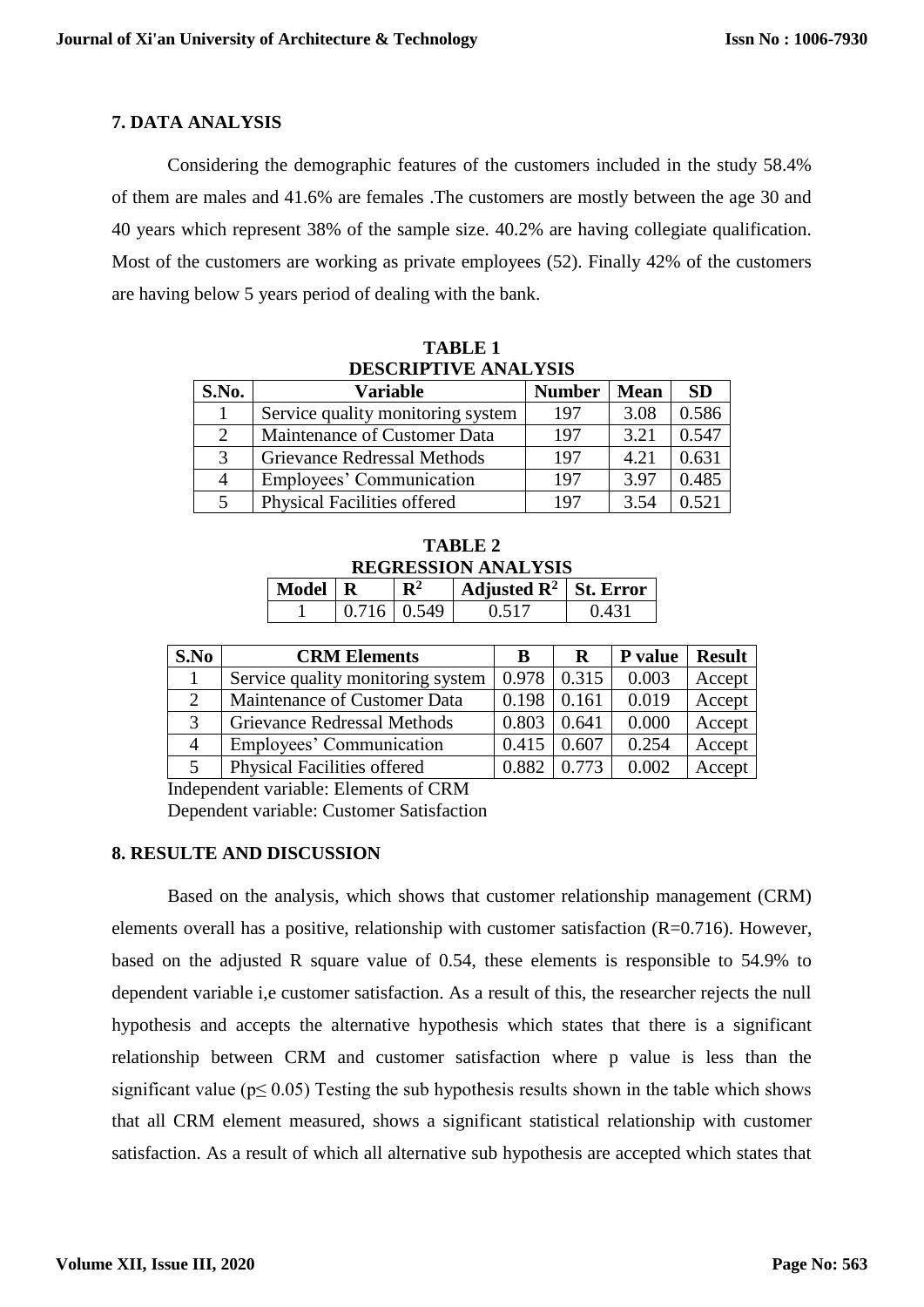elements of CRM represented by Service quality monitoring system, Maintenance of Customer Data, Grievance Redressal Methods, Employees' Communication and Physical Facilities offered are all responsible for creating customer satisfaction.

# **9. RESEARCH RECOMMENDATIONS**

The recommendations in its line are recommended that:

- 1. By training classes on the CRM, power and skill of employees and providing better services so that is essential and desired for customers to communicate.
- 2. Also obtain feedback of customers about the service satisfaction, increase the services quality by fixing the weaknesses and reinforcing the strengths.
- 3. It is recommended to ask about the level of the factors causing satisfaction and the factors causing displeasure by survey then be able to resolve weaknesses and reinforce strengths obtain the level of customer satisfaction in order to gain their loyalty.
- 4. It is recommended that with setting up the banking new services such as online banking and electronic banking, responds to the demands and needs of customers because today customers are looking for innovative and different services than before and have demand for services that can do their banking affairs at home, at work and in general in absentia.
- 5. It is recommended that bank to gather its obligation to customers and by completion to the commitments to increase the customer satisfaction and loyalty.
- 6. By observing the customer-oriented principles have always been organized this attitude in customers minds that in association with customers, prioritize their demands and doing to its commitments and statements against customers.
- 7. It is suggested that illustrate the customers that their value is more than the financial profit for the bank. They can respect and value the customers ranging from young and old or any type of personality of customers.

# **10. CONCLUSION**

CRM is the most valuable approach in maintaining and establishing relationships with customers. Companies necessitate understanding that the implementation of CRM systems in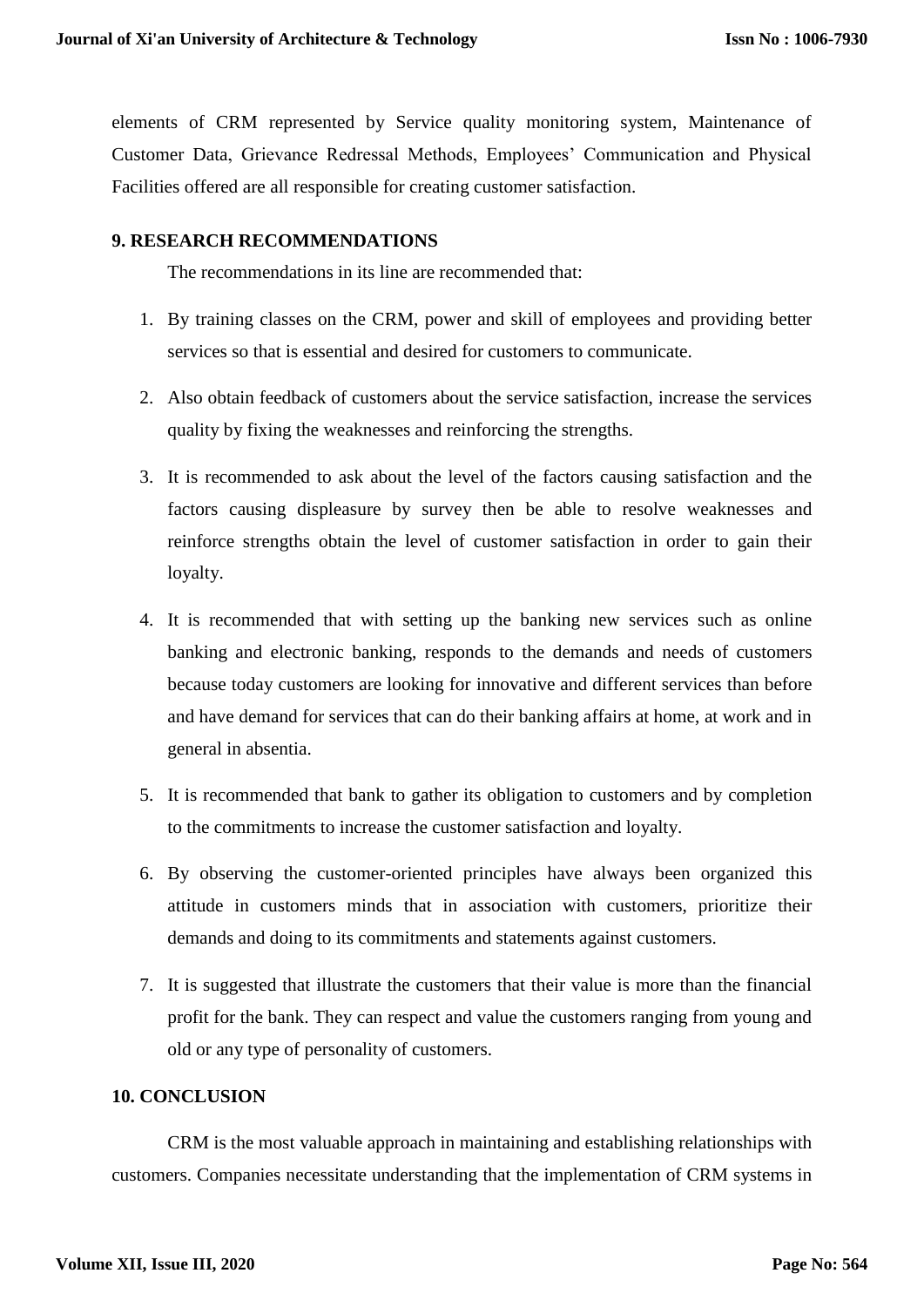the company is an important tool to extend strategies for maintaining customer and creating loyal customers. Companies must not only see CRM as a technological tool, like a software program, but as a change in the structure and business culture in common. All the efforts and promises of the company to increase customer satisfaction and trust will be based exactly on the investments it will make in the implementation of CRM systems. This will generate that opportunity to develop a competitive advantage in relation to its competitor. Therefore, CRM has been becoming an essential strategic tool for the firms in today's dynamic market in which customer needs are changing continuously and the key to success lies within concentrating on customer retention. CRM is used to analyze inquiries and customer behaviour to sustain decision making. Previous studies have shown that there are some implications for managerial decision-making in the area of customer satisfaction. Given that satisfaction plays a leading role in keeping consumers, marketers must continually offer services that satisfy customers and influence their loyalty. Forming and sustaining healthy and long-term customer relationships have become a significant means of competition in the banking sector. The attempt to retain the customer influence the success of the banks due to the fact that one-to-one communication is achieved with the customer especially in field of commercial credit and the rate of profitability is taken from the credit customers. In summary, banks ability to retain their existing customers and gain new customers depends on accurate CRM. This result in appropriate perception of customers leading to increasing customer loyalty and therefore economic performance of the firm would be increased. Data collected through expected interview and questionnaires. Finding illustrates that, the factor which is very important to increase customer satisfaction, loyalty and benefits of the firm is to clean all ambiguity and hidden problems that exist in the top level of strategic managements. A single and explicit language would be provided for accurate communication in an organization. The study concluded that all elements of CRM have positive relationship with customer satisfaction and customer loyalty.

## **11. REFERENCE**

**[1]** Adapa, S. & Roy, S.K. (2017). Consumers' Post-Adoption Behaviour towards Internet Banking: Empirical evidence from Australia. *Behaviour & Information Technology,* 36(9), pp. 970-983.

**[2]** Anderson, Fornell & Lehmann (1994), "Customer Satisfaction, Market Share and Profitability: Findings from Sweden", Journal of Marketing, 58 (July), pp. 53-56